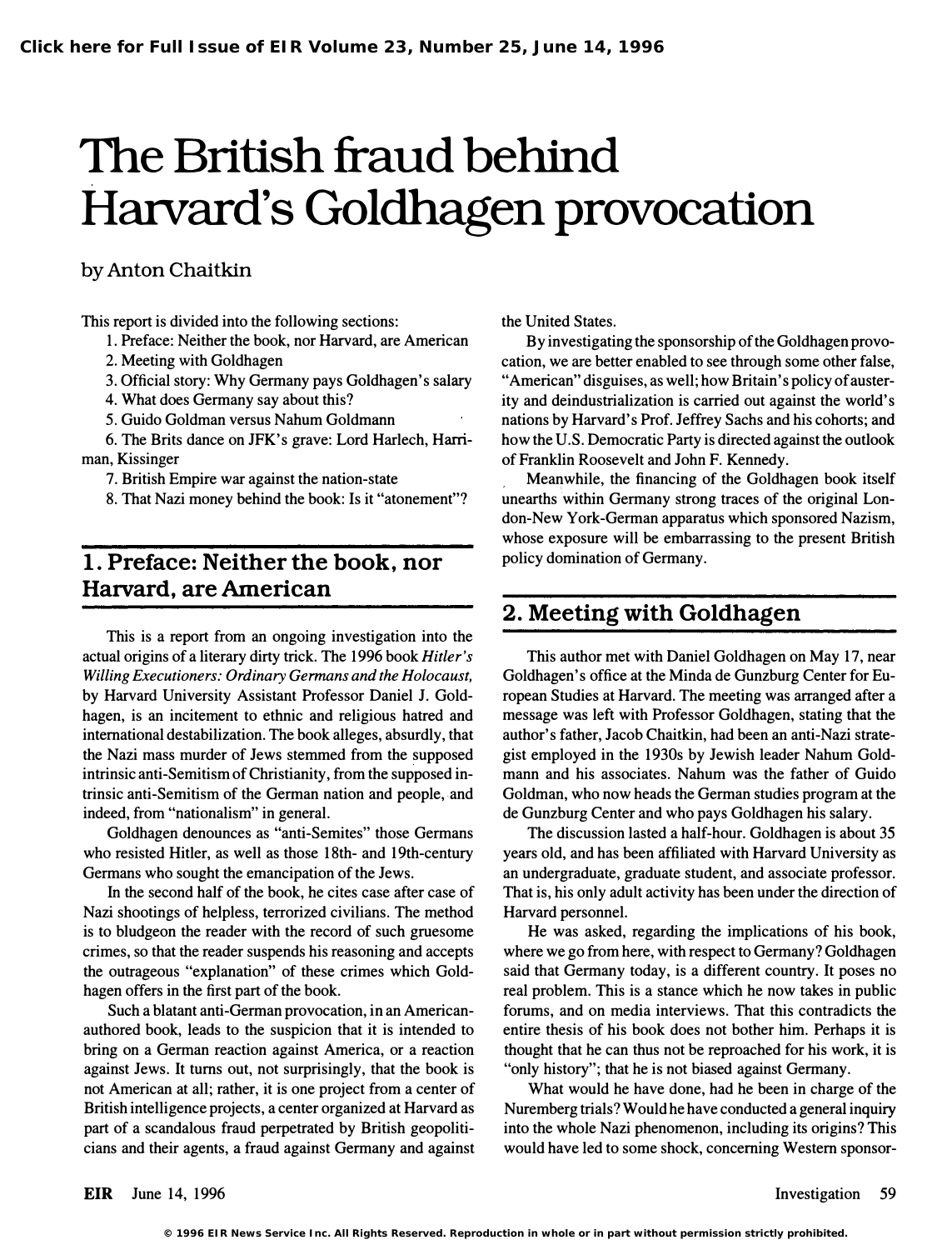

President John F. Kennedy with German Chancellor Konrad Adenauer in Washington, December 1961. Kennedy's British enemies, from a nest at Harvard, sponsored the Goldhagen provocation against the U.S.-German friendship.

ship for Hitler. Goldhagen said no, he would have imposed stiffer sentences, and put more defendants on trial. But there was, he thought, a sufficient inquiry.

A discussion then followed concerning the thesis Goldhagen wrote in 1982 for his bachelor of arts degree, entitled "The 'Humanist' As a Mass Murderer: the Mind and Deeds of SS General Otto Ohlendorf." Ohlendorf had ordered the shooting of tens of thousands of Jews, and the essay's title naturally appears to be an irony, pointing to an exposure of Ohlendorf's false pretension to being a "humanist." But the essay text repeats the use of the word humanist, without quote marks. Goldhagen claims that Ohlendorf was in fact a humanist and his only real failing was his anti-Semitism. Goldhagen describes Ohlendorf as a highly committed Nazi, a strongly ideological Nazi.

In the Harvard encounter, Goldhagen was asked, how could he call a Nazi mass murderer a humanist? The Nazis rained contempt upon the humanist tradition, which is the precious heart and soul of our civilization. What of the Renaissance artist Albrecht Dürer, the poet of freedom Friedrich Schiller, the German Christian philosopher Gottfried Leibniz, or his follower the German Jewish philosopher Moses Mendelssohn? Mendelssohn criticized attempts to coerce Jews into converting to Christianity; but he also wrote in German, and urged Jews to learn and speak the beautiful German language, and to participate fully in German society. And wasn't Nahum Goldmann a humanist?

Goldhagen vaguely assented that there was something known historically as "humanism," that this might have something to do with Germany. But he insisted that Ohlendorf was in that tradition, a decent man who sought the best for his

country; Ohlendorf was simply blinded by the anti-Semitism, which, according to Goldhagen, arose from the historical mind of the German people.

In the book, Goldhagen writes that the Nazi Party "was founded as the German Workers' Party in Munich on Jan. 5, 1919. . . . The 29-year-old Adolf Hitler, who, after having served as a corporal in the war, was living in Munich, gravitated to it in September of that year as its seventh member. He soon was put in charge of the party's propaganda."

The statement, that Hitler "gravitated to" the Nazi Party, is a clear error. Hitler was assigned to the party as a political intelligence agent of the Nordic cultist Gen. Erich Ludendorff, who had a close affinity to Britain's rulers. Hitler officially continued in his army intelligence position until after becoming chief of the party's propaganda. This error in Goldhagen's book is significant because it reflects an ignorance of, or unwillingness to report, anything about the history of Nazism which does not fit with the "sociological" propaganda line against Germany.

Asked about this error, Goldhagen seemed startled, and asserted that the story of Hitler's assignment is not true. He was told that the main historical sources, of the type he would find acceptable, tell the story that way. He then said that, even so, Hitler still "gravitated to the Nazi Party."

It is surprising, Goldhagen was told, that there is no reference in his book to eugenics. The British pseudo-science of eugenics, or "race-purification," has had its most important American center right there at Harvard since the beginning of the 20th century. Hitler's race laws were written by Ernst Rudin, an employee of this movement. And the movement continues fomenting race hatred and persecution through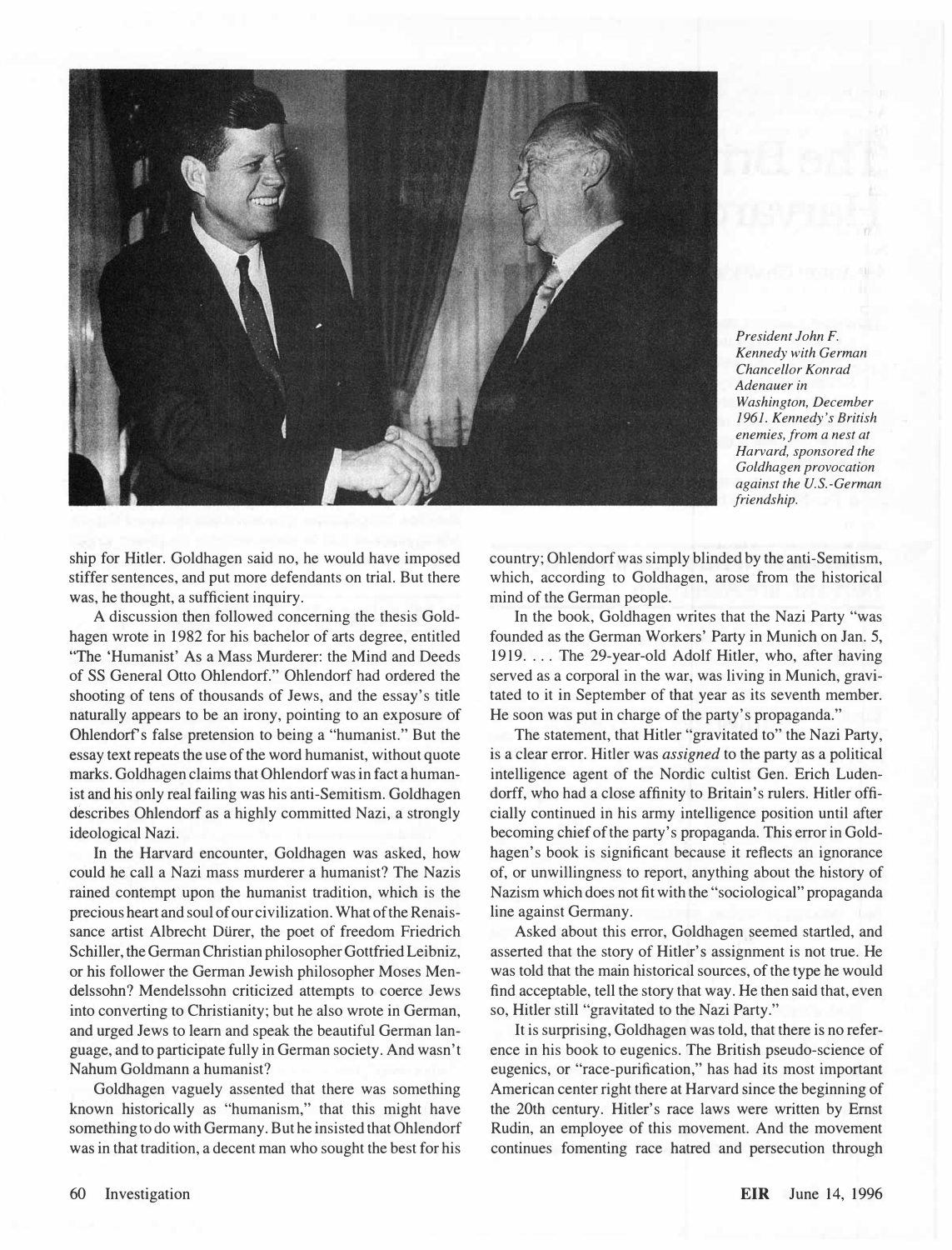such Harvard channels as Prof. James Q. Wilson and his Aryan-race-style genetics posing as criminology; and Prof. Richard J. Herrnstein's Ku Klux Klan-line book, The Bell Curve. Goldhagen said that this "racist thinking, such as with Herrnstein," goes far back in American and British tradition, but it is "irrelevant—eugenics is not Nazism."

He was asked if he is familiar with the paper entitled "Empires or Nations?" presented last year by the director of the de Gunzburg Center, Charles S. Maier (see below for a discussion of this paper). Goldhagen answered that he is familiar with it. And does he agree with its point, that the empire is to be preferred to the nation-state? After all, empires have been known as reactionary, and even bad for the Jews. And isn't Israel a nation-state? Goldhagen replied that "the nation-state is not good, but for now, what's the alternative?"

Has the German government reacted adversely to his book? No, he replied. But might the German government stop paying his salary, as the controversy grows? To this question, Goldhagen said, "They wouldn't dare."

Goldhagen would say nothing about the origin of his book, or who suggested he write it, except that it had "occurred to him in the early 1980s that the Holocaust had never been dealt with in this way" by anyone else, and so he has been working on this book since then.

When this author turned the discussion to Shell Oil, Montagu Norman, Averell Harriman, and Prescott Bush (George Bush's father), and the relationship between such Hitlersponsors and the German Krupps, whose bloody money financed Goldhagen's book, he announced that time was pressing, and politely ended the meeting.

# 3. Official story: Why Germany pays Goldhagen's salary

The dust jacket of Hitler's Willing Executioners says that "Daniel Jonah Goldhagen is Assistant Professor of Government and Social Studies at Harvard University and an Associate of Harvard's Minda de Gunzburg Center for European Studies. His doctoral dissertation, which is the basis for this book, was awarded the American Political Science Association's 1994 Gabriel A. Almond Award for the best dissertation in the field of comparative politics. "

Goldhagen, in the book's acknowledgments, writes: "My research was aided by grants from the Fulbright program, the Krupp Foundation, and the Minda de Gunzburg Center for European Studies at Harvard University and its Program for the Study of Germany and Europe. The Whiting Foundation, the Littauer Foundation, and the Simon Wiesentha1 Center in Los Angeles also provided financial assistance. To all of these institutions, I am grateful." He calls the de Gunzburg Center his "intellectual home." There is no further description, in the book, of the de Gunzburg Center.

The Center is at 27 Kirkland Street, across the street from

Harvard Yard. An official brochure of the Center is printed each year and is available to visitors at the center. The brochure says that the Center, "organized within the Harvard Faculty ... was established in 1969 to promote the study of Europe."

The brochure further explains: "In 1989, through generous endowment by the family of Minda de Gunzburg, the Center moved into its present quarters in the renovated Adolphus Busch Hall." In fact (as one learns from a privately printed book, available only as a display item in the Center's lobby), the Center took on the name "de Gunzburg" in 1989, upon the receipt of construction money. The Center provides no explanation of the identity of Minda de Gunzburg or her family. Upon investigation, she turns out to have been Baroness Aileen "Minda" Bronfman de Gunzburg, who died in 1985 at the age of 60. Her father was Sam Bronfman, the founder of Seagram's liquors and a 50-50 partner with the British Whisky trust. Her brother Edgar Bronfman is head of the World Jewish Congress and a chief funder of the Anti-Defamation League. Her husband, the French Baron Alain de Gunzburg, has been a high official of the Seagram's liquor interests since 1971, and is a member of the 1001 Club, an elite gathering of the aristocracy and moneyocracy of Europe who support the power and policies of the British monarchy.

The official Center brochure also reports, "The Program for the Study of Germany and Europe [was] established at the Center in 1990 by a ten-year grant from the German government." Another brochure, specifically about this German government-financed program within the Center, says that "programs have also been established [by the German government] in the United States at the University of California and at Georgetown University, and in the United Kingdom at the University of Birmingham. " There is no further explanation of the nature or origin of this grant.

From discussions with the director of Georgetown University's companion program, it was determined that the German government pays Daniel Goldhagen's salary. A spokesman for the North American office of the Deutsche Akademischer Austauschdienst (DAAD, or German Academic Exchange Service) in New York City, told EIR that the DAAD receives the money from the German Foreign Service, and passes it to Guido Goldman, who pays it to Daniel Goldhagen.

# 4. What does Germany say about this?

The German Foreign Office published in 1996, through the German Information Center in New York City, a report entitled "The Transatlantic Challenge: German Contributions to the German-American Partnership in the Cultural and Public Relations Spheres; a Report by the Coordinator of German-American Cooperation in the Fields of Intersocietal Relations, Cultural and Information Policy, Professor Werner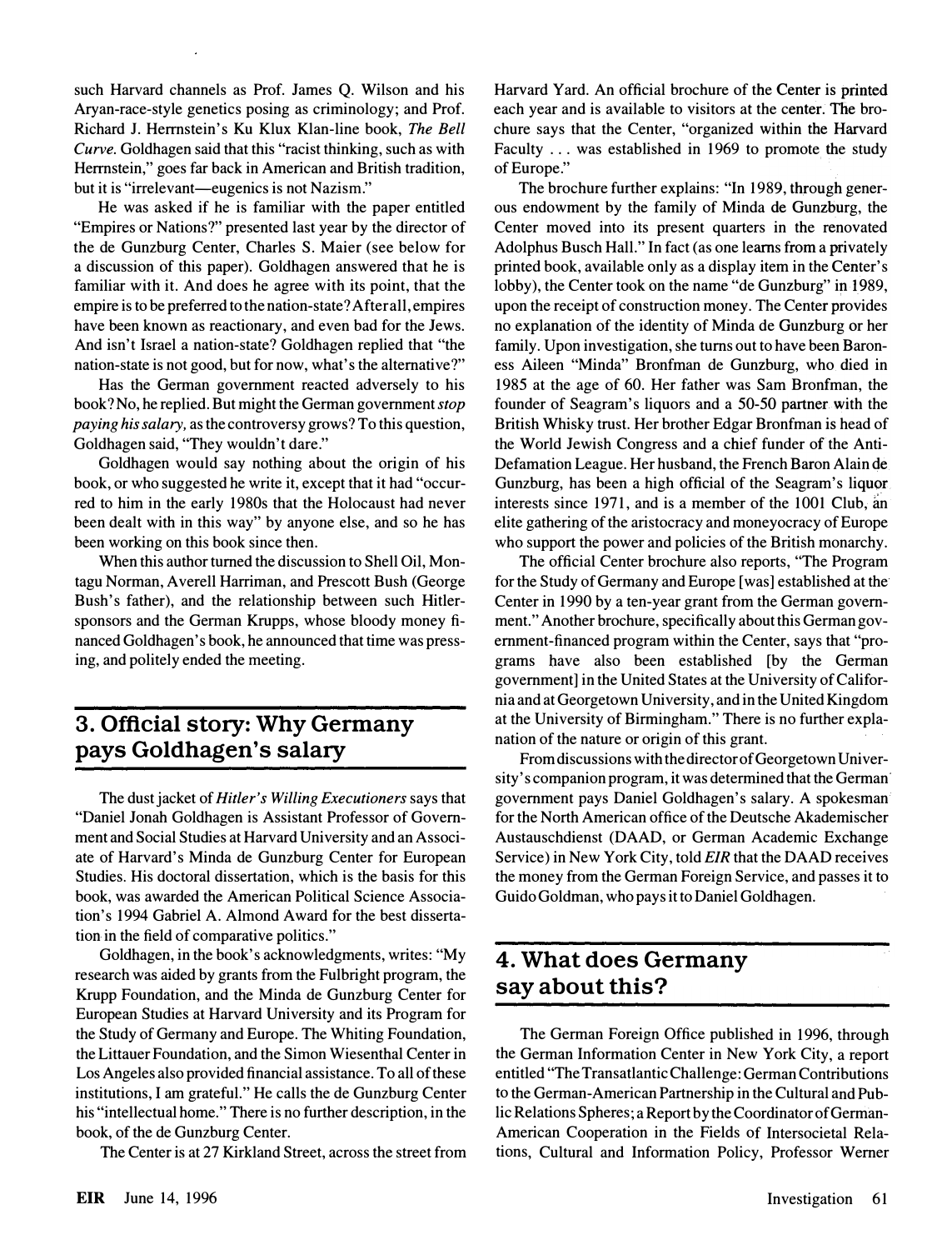Wiedenfeld." The report begins, "It remains of vital importance to a united Germany to maintain the closest possible relations to the United States, for this partnership' constitutes a major investment in the future." It goes on to say, "It would be a dangerous mistake to think that the rich tradition of German-American solidarity no longer needs public support because it has become self-sustaining .... [We seek] an intense exchange at all levels of society, which will allow personal experience to make up for a lack of information and dispel stereotypes."

The specific program which pays Goldhagen for his bizarre contribution to "German-American solidarity " and "dispelling stereotypes," is explained thusly: "As a result of discussions with the presidents of leading American universities, the Federal Chancellor undertook an initiative in 1988 to foster and intensify German-American scholarly exchange. This initiative ... aims to inform prominent young Americans about Germany so they may become involved in the German-U.S. dialogue established by the generation before them.

"[Among the initiatives in 1988 were the] Centers for German and European Studies.

"Three top American universities [Harvard, the University of California, and Georgetown] ... have each been receiving 1.5 million marks annually since 1990 to develop centers for German and European studies and will continue to do so until the year 2000. The respective agreements were signed in Washington on Nov. 1, 1990."

The report explains that a certain "McCloy Academic Scholarship Program" is funded jointly by Germany and the United States. It is Guido Goldman who heads both the German Studies program at Harvard's de Gunzburg Center, and this McCloy program. The German government report says, "Each year the McCloy Academic Scholarship program offers the opportunity for up to 10 highly qualified German graduate students ... to study for two years at the John F. Kennedy School of Government at Harvard University."

Oh, that Kennedy name certainly opens doors around the world! And one might naturally infer, from the above information, that Guido Goldman and the Harvard apparatus under scrutiny here, have some pleasing, positive relationship to the legacy of the progressive American President and martyr. The truth is otherwise, and disturbingly so.

# 5. Guido Goldman versus Nahum Goldmann

In the 1984 book which Harvard published to celebrate its 1959 graduates (on their 25th graduation anniversary), Guido Goldman is listed as Director, Harvard Center for European Studies; that is, the'Cent�r before it was re-christened "de Gunzburg." Goldman is described as "Treasurer, U.S. Committee for the International Institute for Strategic Studies," the think-tank for British military intelligence.

In the 1984 alumni book, Goldman accounts for the origin of the Center, which was soon to house Daniel Goldhagen, in the following terms:

"Since graduating, I have stayed pretty much in the same orbit: based at Harvard but with extensive travel, primarily to Europe. After a year in Germany, I returned to complete graduate studies-as slowly as possible!-in the Harvard Government Department, finally completing a dissertation under the direction of Henry Kissinger just as he departed for Washington [in 1969 to become national security chief]. With Kissinger, I had launched the German Research Program at Harvard in 1967. That subsequently grew into West European Studies in 1969 and then the Center for European Studies some years after. This enterprise ... is now the biggest of its kind in the United States."

Goldman goes on to say, "In 1971-72 I chaired an American group that conducted negotiations with the government of the Federal Republic of Germany, leading to the establishment of the German Marshall Fund on the 25th anniversary of George Marshall's historic Harvard speech ... which had announced ... [what] came to be known as the Marshall Plan. This German expression of gratitude for U.S. aid in the postwar period was unprecedented both in its magnitude (150 million deutschemarks) and in its trust, for it assigned all responsibility for disbursement to an entirely American [sic] group and created a truly American [sic] foundation, which I briefly headed until a full-time president was named."

This "German Marshall Fund," with Goldman its current board chairman, has in fact merely usurped the name of the U.S. aid program which put Europe on its feet after World War II. The fund works as an adjunct to the British and allied banking oligarchy, creating cadres and propaganda for world government, economic globalization, environmentalism, and British-agent journalism.

We learn more by consulting a profile of Guido Goldman, which the Boston Globe published on April 4, 1976. Excerpts from the Globe article follow, in which one may observe the gulf between the father's humanistic self-identity and the son's immersion in the squalid aristocratic jet set:

"It is said around Harvard that Guido Goldman knows everyone.

"That is not precisely true. But Goldman does know more of the powerful, the rich and the famous than your average government instructor.

"He knows the Rockefellers, the Harrimans, the Kissingers, ambassadors, international bankers, and political leaders on both sides of the Atlantic.

"He shuttles between New York and Washington, Paris and Bonn, the way other professors commute between Cambridge and Newton [two Boston suburbs].

"He has a private, bright red push-button phone on his desk next to the standard Harvard model because he makes so many long -distance calls that he hates to waste time dialing.

"He entertains elegantly in a spacious bachelor apartment filled with those pieces of his ... metal sculpture collection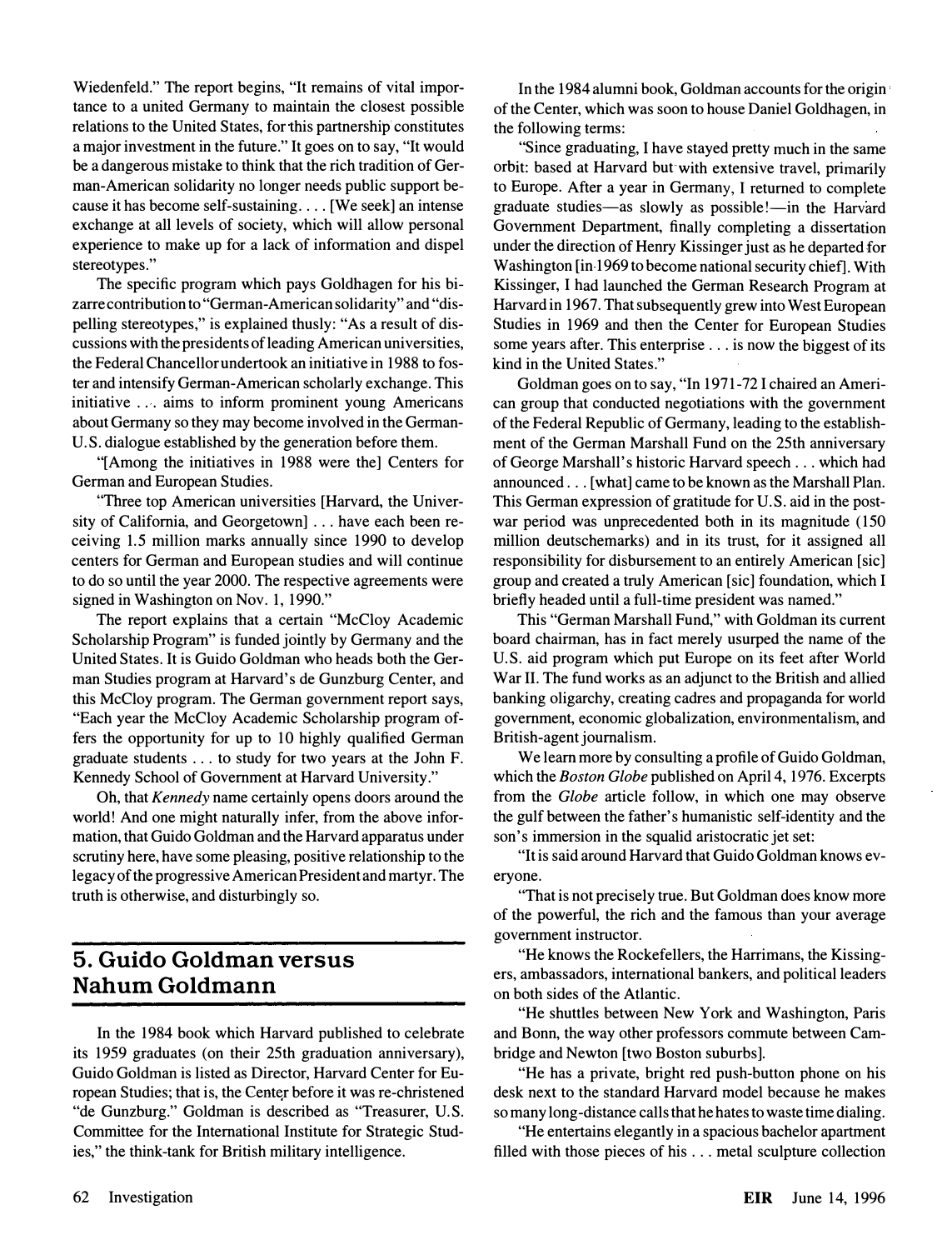that are not on loan to . . . the Museum of Modern Art. . . .

"A few years ago he was the key American figure in negotiating a \$60 million gift from the German government to set up the German Marshall Fund of the United States. In 1974 he was instrumental in getting a \$2 million endowment from the Krupp Foundation for a professorial chair and fellowships at Harvard.

"... Goldman readily admits that his family connections-he is the son of Nahum Goldmann, world-famous Zionist leader of the 1930' s and ' 40s, founder and still president of the World Jewish Congress-and his background opened doors for him that would have been been closed to others."

Nahum Goldmann was replaced as World Jewish Congress president in 1978 by the degenerate British Empire billionaire Edgar Bronfman; Nahum Goldmann died in 1982. The Globe profile of Guido Goldman continues:

" 'I want to be frank,' he says. 'If I were John Smith who had learned high school German and had a letter of recommendation from some obscure professor, I wouldn't have gotten very far.... [Because of my father,] I knew half of the German cabinet on a first name basis.

"But the [\$60 million] gift was made, he points out, 'not because they loved me' but because the German government was looking for a way to commemorate the 25th anniversary of the Marshall Plan and to help build an enlightened American attitude toward Europe.

"... Goldman points out that his own ability to negotiate large money deals pales in comparison with the accomplishments of his father, who got well in excess of 50 billion marks (about \$11.4 billion) in reparations for Jews from the German government after the war."

Indeed, Nahum Goldmann had an excellent relationship with Konrad Adenauer; he considered Adenauer and Franklin Roosevelt the two greatest leaders he had met.

"[Guido] Goldman was born in Zurich in 1937 but the family moved to New York two years later.  $\dots$  It was, he remembers, a pleasant and privileged childhood, rich in European culture, music and the arts, and spiced by a steady stream of famous people who came by to talk with his father.

"[Goldman went to a private school] ... and 'was always thinking up money-making schemes. Everyone thought I'd be a businessman.'

"He entered Harvard in 1955....

"After getting his degree in 1959, Goldman took five years out to travel and dabble a bit in international banking before returning to Harvard for his graduate degrees. He wrote his Ph.D. thesis on the influence of the German iron industry on foreign policy after 1918. The research led to a friendship with Berthold Beitz, chairman of the board of the Krupp Foundation, and that led, eventually, to the Krupp gift to Har- $\text{vard.}\ldots$ 

"According to faculty club gossip, Goldman is 'close to Henry Kissinger' and 'Henry's protégé.' Goldman smiles at that. 'I don't see him that often,' Goldman says. 'I see Nancy more than Henry. But I know him quite well. Our relationship has endured over the years. . . . ' [Reliable Harvard sources report that Kissinger has been so close to Guido Goldman that whenever Henry would go to New York City, he would stay at Guido's bachelor apartment there—AHC.]

" 'If I went to Washington [to take up a foreign policy position, in 15 years or so] I would want to go in a senior capacity. I don't believe very much in learning on the job. A lot of what went wrong in the 1960s was that very young guys with no perspective were running things.' [Is this a dig at  $Kennedy?—AHC]$ 

"Right now Goldman's time and energy are stretched to the limit ... [including] entertaining or going out almost every night.  $\ldots$ "

Thus, to summarize, Guido Goldman's family background and father's reputation, and his family relationship to the painful process of German reparations for the Holocaust, were usurped by new sponsors at Harvard, to be used for purposes opposed to the objectives of his father, or those of his father's valued strategic partner, Konrad Adenauer.

# 6. The Brits dance on JFK's grave: Lord Harlech, Harriman, Kissinger

We get closer to seeing who is ultimately responsible for these fraudulent "German studies," by reviewing what happened at Harvard, in the de facto British coup d'état against America associated with the 1963 assassination of John F. Kennedy.

In 1964, plans were under way to use the murdered President's name to cover for a British geopolitical center at Harvard, a center that would oppose and destroy everything positive JFK stood for. In 1966, Harvard announced the creation of the "John F. Kennedy School of Government, " to be built around the core of a new "Institute of Politics." The new JFK School was described as a transformation and enhancement of Harvard's existing Graduate School of Public Administration, founded in 1935. The former school was underwritten by Lucius N. Littauer, a Jewish glove manufacturer who had been convicted of smuggling jewelry and wanted a good name for himself. (Littauer destroyed his personal papers, but we have an account of his politics, and the history of the Harvard operation, from the JFK School of Government's own official history, published by Harper and Row in 1986.)

Littauer had been a U.S. congressman from New York from 1897 to 1907. He was very close to Teddy Roosevelt, the fanatically Anglophile President, and worked as TR's Congressional floor manager. But Littauer despised the administration of TR's anti-royalist cousin, Franklin D. Roosevelt; and the purpose of the conservative school, for which Harvard's Anglophile blueblood managers used Littauer's money, was to train future high-level career bureaucrats who could "avoid the mistakes made by the New Deal, " as the JFK School of Government's self-history puts it. (Littauer's Foun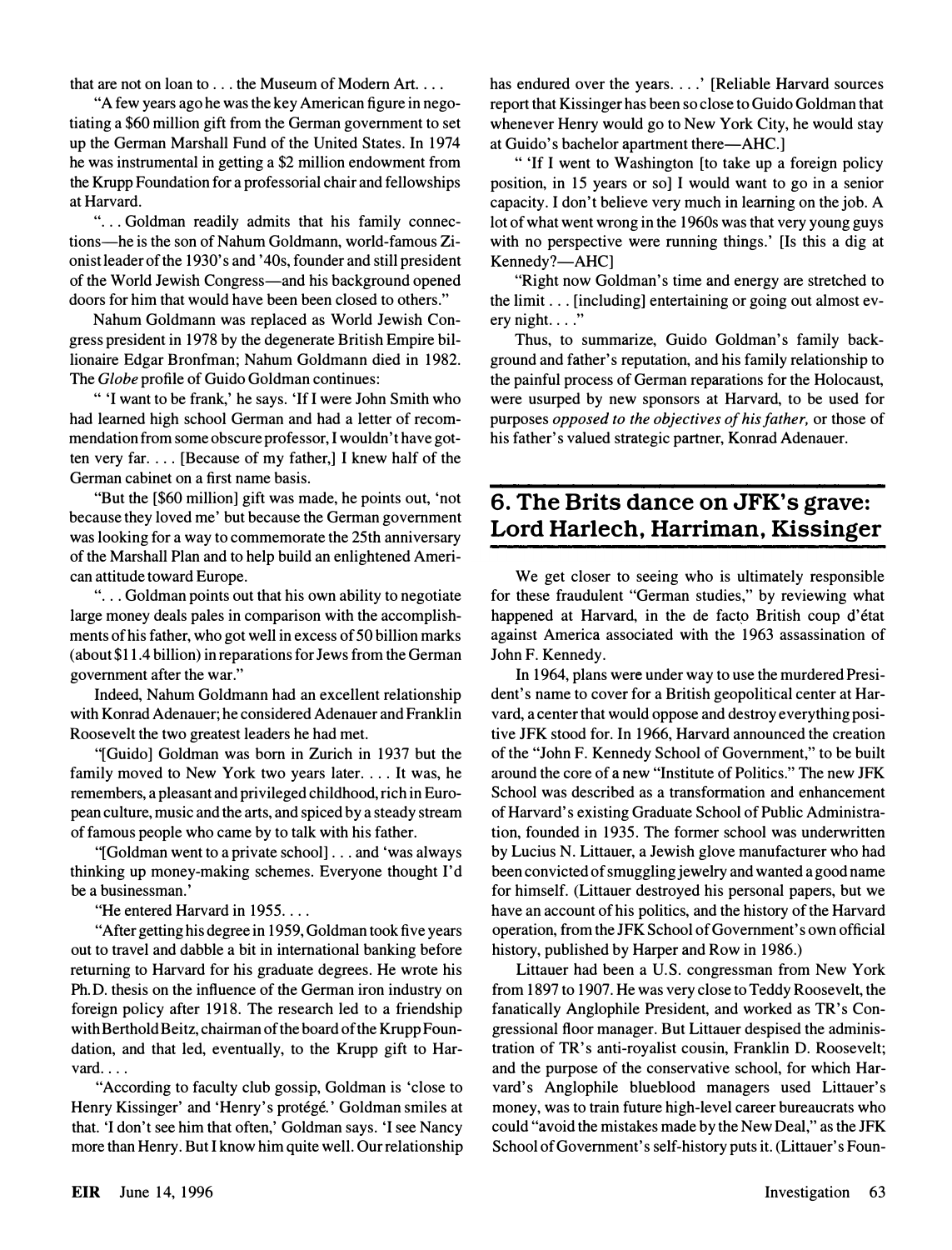dation also helped fund the writing of the Goldhagen book.)

In the post-Kennedy era, a "Senior Advisory Committee " was established to guide the transformation of Harvard's teaching about government, in its new JFK School home, and to run the new Institute of Politics. The school's official history says this committee "took its duties seriously"; the photographs of certain key committee members are displayed prominently in the history book. The committee, which in effect founded and guided the politics of the JFK School, consisted of:

• W. Averell Harriman, committee chairman; former partner of Montagu Norman in the Nazification of Germany; controller of the foreign, security, and military policies of the Truman administration.

• 4th Baron Harlech (David Ormsby-Gore). At the time he co-founded the Kennedy School of Government, Lord Harlech was Tory Party deputy leader of the British House of Lords. Later, while supervising Harvard politics, Lord Harlech simultaneously served (beginning 1979) as chairman of the Royal Institute of International Affairs (RIIA), otherwise known as Chatham House, the home base of the British intelligence services. The RIIA continued the Dark Ages imperial policy associated with Lord Harlech's maternal great-grandfather, Prime Minister Lord Salisbury. Lord Harlech had been British ambassador to Washington during the Kennedy Presidency. (Lord Harlech's father, the 3rd Baron, had been a leader of the Arab Bureau of British intelligence.)

Lord Harlech continued to dominate the Advisory Committee supervising Harvard's politics until his death in 1985. In his person, Lord Harlech represented the very political forces most anxious to reverse John Kennedy's nationalist, dirigist policies, and to eliminate even the memory of those ideas from the minds of America's younger generation.

• Robert A. Lovett, partner of Averell Harriman and Prescott Bush at Brown Brothers Harriman investment bank, and former U.S. secretary of defense under Truman and Harriman. Lovett had submitted the "Establishment" list of nominees from which JFK picked his cabinet, giving Kennedy the mostly hostile gang that opposed his policies and covered up his murder.

• Michael V. Forrestal, executive secretary of the "Senior Advisory Committee," former assistant to Averell Harriman at the U.S. Embassy in Moscow. Forrestal's father, Defense Secretary James Forrestal, had fallen out of favor with Harriman, then had allegedly committed suicide. Harriman put first George Marshall, and then Harriman's partner Robert Lovett, in Forrestal' s place as U.S. defense secretary. Michael Forrestal was loyal to Harriman and hostile to his own father's standpoint.

• Katharine Graham, owner of the Washington Post and Newsweek. Mrs. Graham's husband Philip had been a close JFK friend and adviser. Mrs. Graham (the daughter of reactionary Republicans who editorially supported the Hitler regime) despised John Kennedy, and her husband left her. After her husband was found shot to death, she seized control of the publications.

• C. Douglas Dillon, former treasury secretary who led the faction opposed to Kennedy's dirgistic nationalism from within the Kennedy administration. His father, banker Clarence Dillon, had created the German Steel Trust for Fritz Thyssen, to whom Averell Harriman and Prescott Bush transmitted funds to put Hitler into power.

• Otis Chandler, Harrimanite publisher of the Los Angeles Times.

• Sen. John Sherman Cooper, former adviser to Secretary of State Dean Acheson; Cooper revised the judiciary of Bavaria after World War II.

• Columbia College dean David B. Truman, former staff member of the British Intelligence-dominated Strategic Bombing Survey.

• Sen. Henry Jackson.

• Jacqueline Kennedy, the President's widow, who was said to be very close to Lord Harlech.

 $\mathbf{I}$ 

#### Others involved with the British takeover

The slain President's brother Robert, who had played a role in the startup of the JFK School, and might have been expected to strongly influence the course of Harvard, was himself assassinated on June 4, 1968, while running for President.

Richard E. Neustadt, founding director of the Institute of Politics and founding associate dean of the JFK School, was an "associate member" of the faculty of Oxford University, England, from 1965 to 1967, during the startup of the JFK School. Neustadt had earlier taught at Oxford (1961-62), while he was an adviser to President Kennedy. Later, Neustadt was chairman of the Democratic Platform Committee for the disastrous 1972 Convention. It was there that the party jettisoned JFK's pro-industrialism and threw off its traditional links to labor unions and racial minorities in favor of New Age priorities.

Donald K. Price, while serving as founding Dean of the JFK School until 1977, was a trustee of the Rhodes Trust. In 1985-86, he taught at Oxford University, England. Price had been a top assistant to Robert A. Lovett when Lovett was U.S. secretary of defense.

As the JFK School commenced in 1966-67, Henry A. Kissinger was a professor of government (he is listed in the founding brochure of the Institute of Politics as one of the 17 "Faculty Associates of the Institute"). In 1982, Kissinger delivered an infamous speech at Britain's Chatham House, then chaired by his old Harvard chum Lord Harlech, declaring that he had been more loyal to Britain than to the U.S. government when he had been secretary of state. Kissinger was sponsored at Harvard by McGeorge Bundy, who was Harvard College dean before he served as President Kennedy's national security chief. Bundy presided over the coverup of JFK's assassination, and treacherously reversed Kennedy's withdrawal from Vietnam.

One of Kissinger's protégés was Graham T. Allison, who,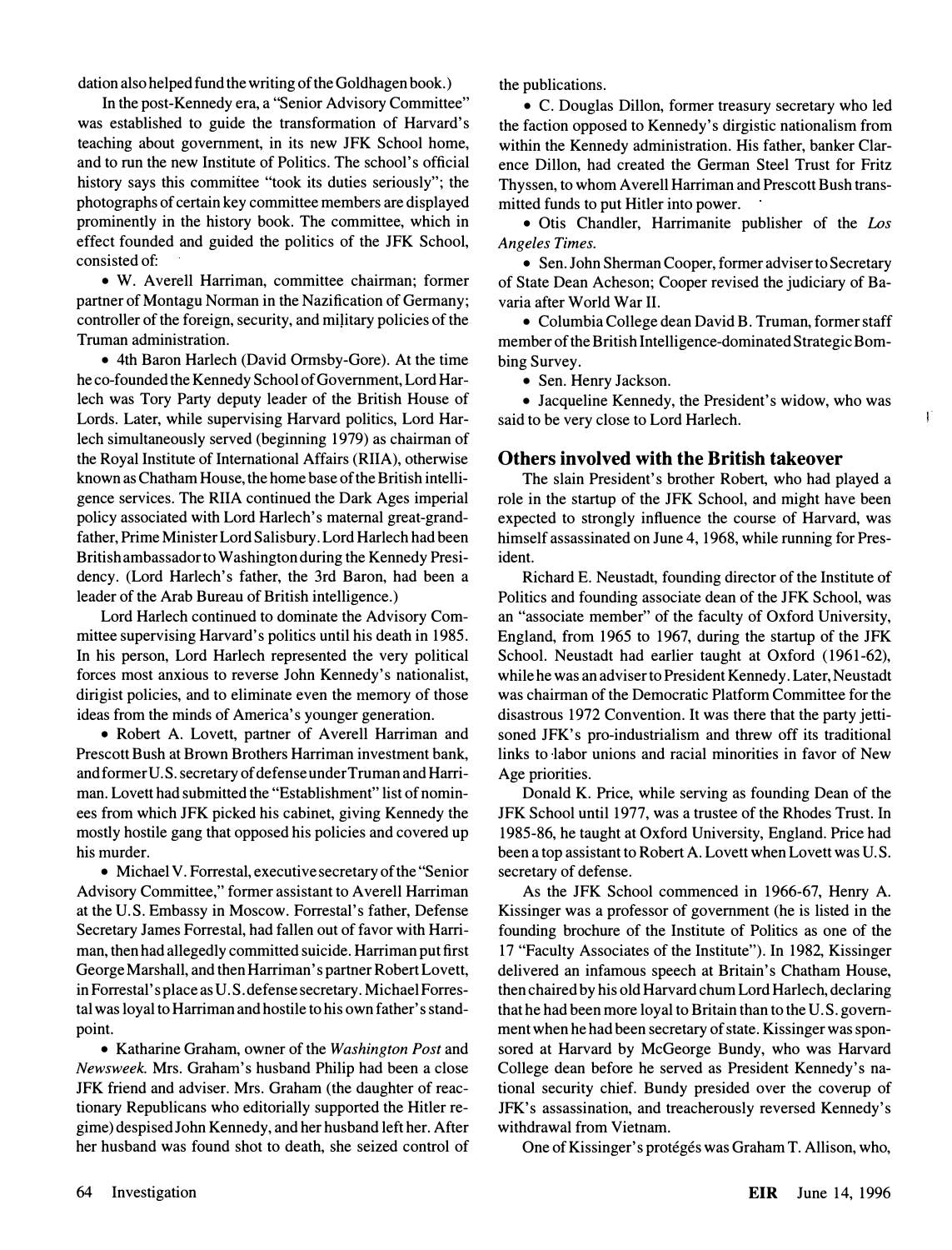

The late Averell Harriman, in October 1982 (right); Harriman chaired a British-directed committee of Kennedy's powerful foes who set up the false-flag "JFK School of Government. " Left: Henry Kissinger keynotes the "American Spectator" dinner in Washington, May 16, 1996. Kissinger took the torch from Britain's Lord Harlech, and swindled the German government into financing Goldhagen.

just after studying for two years at Oxford, became "Special Assistant (Studies)" to the Institute of Politics, at the startup of Harvard's JFK School. Allison later became dean of the JFK School, and personally organized the international initiatives by his own protégé, Jeffrey Sachs, whereby the South American, Russian, and eastern European national economies have been brutally impoverished.

In recent decades, Allison has been a central figure in the British-Harrimanite management of the Democratic Party, including his work as a military and intelligence adviser to Jimmy Carter, and to Stansfield Turner at the CIA, and as the "Democrat" within the Reagan-Bush military apparatus.

Barney Frank, now a congressman (and an acknowledged homosexual), was "Special Assistant (Student Program)" to the Institute of Politics at the startup of the JFK School.

Sir Eric Roll was among the teaching "Fellows" of the Institute of Politics in residence at the JFK School at the time of its startup under Lord Harlech and Harriman. Roll had formerly been Britain's Permanent Under Secretary of State for economic affairs and Britain's executive director of the International Monetary Fund (IMF). He went from Harvard to become chairman of S.G. Warburg investment bank in London.

#### The British director of Harvard's institute

After Lord Harlech's death in 1985, his place on the Senior Advisory Committee was assumed by Shirley Williams, a member of Britain's House of Lords; she remains on the committee today. In December 1988, following the election of George Bush to the U.S. Presidency, Lady Williams be-

came director of the Institute of Politics at the JFK School of Government, serving in that capacity until January 1990. Lady Williams is an Affiliate of the de Gunzburg Center (we shall explore some other colleagues of Goldhagen at the Center, below). She is a professor of Electoral Politics at the JFK School, and is the director of Harvard University's "Project Liberty," which trains leaders of "emerging democracies in Central and Eastern Europe."

She was formerly the general secretary and chairman of the Fabian Society. She was Britain's Secretary of State for Education and Science during 1976-79. She co-founded and was first president of the British Social Democratic Party. Her father, George Edward Gordon Catlin, founded the America and British Commonwealth Association, and authored The Foundations of Anglo-Saxony (1941) and Anglo-American Union as Nucleus of World Federation (1945).

Harvard's John F. Kennedy School of Government used Kennedy's name to promulgate doctrines directly contrary to President Kennedy's objectives. For example, why does the "JFK School" not promote the investment tax credit, a Moon-Mars space project, the issuance of Treasury notes instead of Federal Reserve notes, and a massive government research program in nuclear energy development? Why not teach a course in how to face down and defeat the corporate representatives of J.P. Morgan, so students could do as JFK did against U.S. Steel's anti-labor, anti-American, anti-industrial owners? Instead, the so-called JFK School teaches submission to London, deindustrialization, the surrender of labor's rights ("labor flexibility"), crushing the poor ("welfare reform"),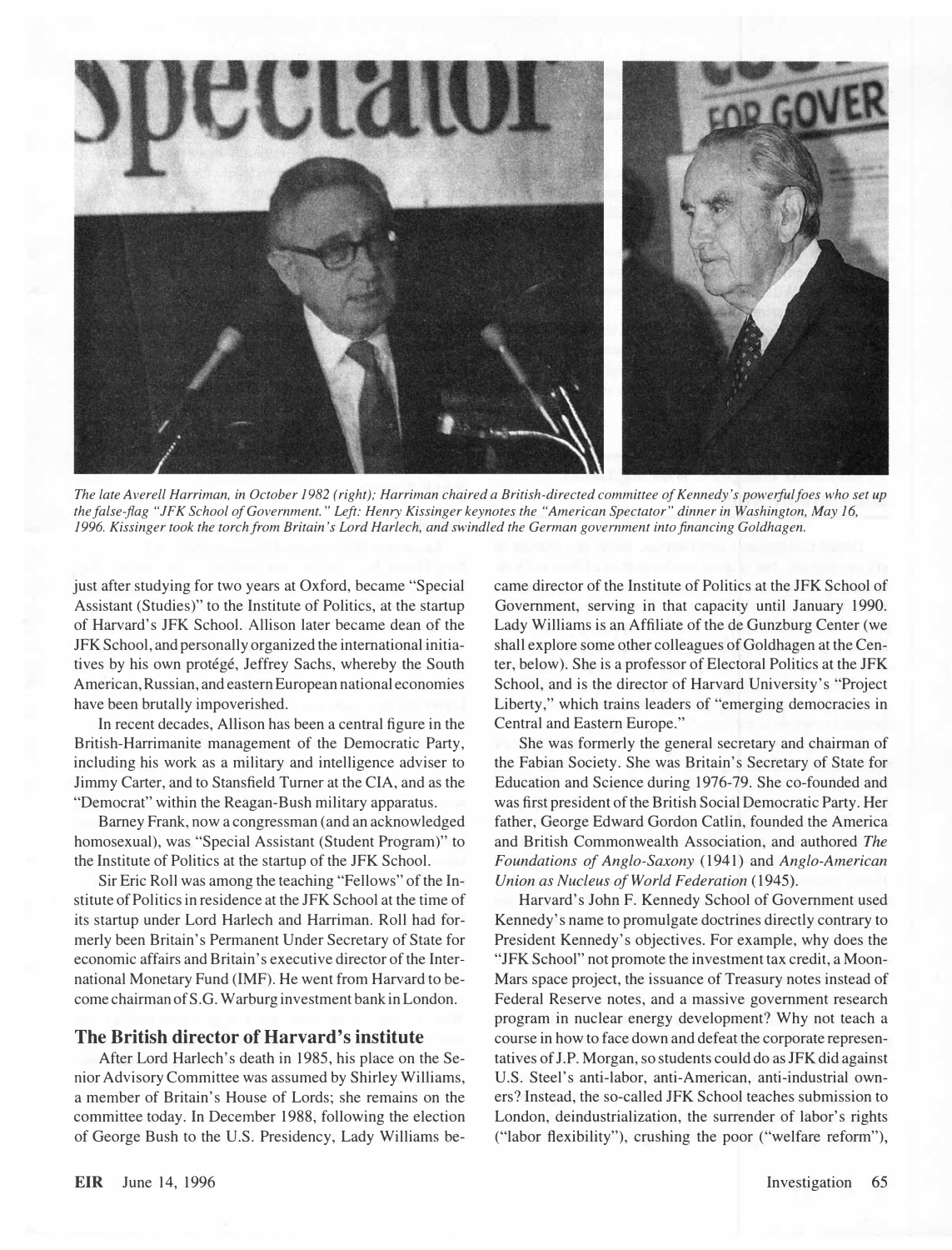and the alleged inevitability of ethnic conflict.

The policy choices, as well as the key personnel, found in the events of 1966, lead toward the Goldhagen book as well as to other racist and British-imperialist features of Harvard's work.

• Stanley Hoffman, Goldhagen's coach for the dissertation and book, was a professor of government and one of the 17 "Faculty Associates of the Institute" alongside Kissinger at the founding of the Institute of Politics.

• James Q. Wilson was an associate professor of government, and another of the original 17 "Faculty Associates of the Institute." Wilson is famed for his combination of eugenics and fascistic criminology.

• Roger D. Fisher, professor of law, was another of the original 17 "Faculty Associates of the Institute." Fisher now runs "conflict resolution" sessions to legitimize and train guerrilla leaders seeking to destroy the nations of Ibero-America.

## 7. British Empire war against the nation-state

Daniel Goldhagen's anti-German, racist provocation is not an anomaly, but is quite representative of Harvard's de Gunzburg Center and its German government-financed Program for the Study of Germany and Europe. Goldhagen himself, of Harvard's Department of Government (assistant professor of government and social studies), is a member of the Steering Committee of the Program for the Study of Germany and Europe, and Goldhagen is a director of the journal German Politics and Society, put out by the German governmentfinanced program at the three U.S. universities.

Prof. Seyla Benhabib, also of Harvard's Department of Government, is Goldhagen's colleague in residence at the de Gunzburg Center and Goldhagen's fellow member of the Steering Committee of the German government-financed program. Professor Benhabib (born in Istanbul, 1950), who "concentrates her research on Germany," is one of the Center's core personnel. Since 1986 she has been editor in chief of Praxis International, the official organ of the group that has controlled Serbia and organized and instigated Serbian mass murder against its Balkan neighbors. This criminal leadership group was trained by Britain's Tavistock psychiatric institute, in whose methods Professor Benhabib is a specialist. EIR exposed this operation in 1993, naming Seyla Benhabib as one of the perpetrators (see EIR, Feb. 12, 1993).

After 1992, Benhabib and the Serbians closed Praxis and opened a "successor journal" called Constellations: An International Journal of Critical and Democratic Theory. She is co-author of the 1993 MIT book, Max Horkheimer: a Reevaluation, and, as of 1994, she was "currently finishing" a book entitled The Reluctant Modernism of Hannah Arendt.

Percy B. Lehning, a professor of government at the Eras-

mus University, Rotterdam, and at the University of Leyden, Netherlands, was in residence at the de Gunzburg Center as a "visiting scholar" in 1994-95. The de Gunzburg Center's 1994-95 brochure explained, "Lehning is currently engaged in a project, provisionally entitled 'Citizenship, Federalism, and Secession.' The object is to locate the right to secede in the broader context of contemporary political theory. The objective will be to try to look for a coherent political theory that formulates the conditions under which secession might be justified."

Michal Federowicz, a sociologist from the Polish Academy of Sciences, was another visiting scholar, who focuses on the "transformation of the economy of East and Central European countries. He has directed a series of field studies concerning enterprise performance in cooperation with ... the Soros Foundation, and the United Nations Research Institute for Social Development." The Soros Foundation is currently campaigning throughout eastern Europe for the legalization of narcotics, and for the destruction of all political forces that would attempt to protect national economies in the dirigist fashion of Abraham Lincoln, Franklin Roosevelt, and John F. Kennedy.

#### The Brit who made Goldhagen a star

Let us sum up the imperial dirty operations at the de Gunzburg Center, by examining the work of two professors, Gary Marks (not regularly at Harvard, but an important visitor), and Charles S. Maier, director of the Center.

Gary Marks is a British gentleman. He now teaches at the University of North Carolina; he is a fellow of the Center for Advanced Study in the Behavioral Sciences at Stanford, and will be there next year writing a book with Seymour Martin Lipset. He also works as a referee, or screener, of manuscripts for British, Canadian, and U.S. institutions and publishers.

Marks is quite important to our story. In 1994, he was chairman of the "awards committee" for the American Political Science Association. Marks chose Daniel Goldhagen's work to receive the Gabriel A. Almond award as the year's best dissertation in the field of comparative politics, thereby launching Goldhagen toward fame: The thus-honored dissertation was the basis for the book Hitler's Willing Executioners, which was published soon afterward. In a telephone interview, EIR asked Professor Marks if he agreed with Goldhagen's hypothesis. He answered only, "It was closely reasoned."

In 1991, Marks himself delivered a paper at Harvard's de Gunzburg Center—his *curriculum vitae* lists that paper's title as "European Integration and the Disintegration of the State." While no paper of that exact title is said to be available in the files of the de Gunzburg Center, there is, in their files, a 1991 paper by Marks, entitled "Structural Policy, European Integration, and the State."

In this 1991 working draft, Marks raises the questions: How might the development of the European Community be able to change "established structures of political authority "?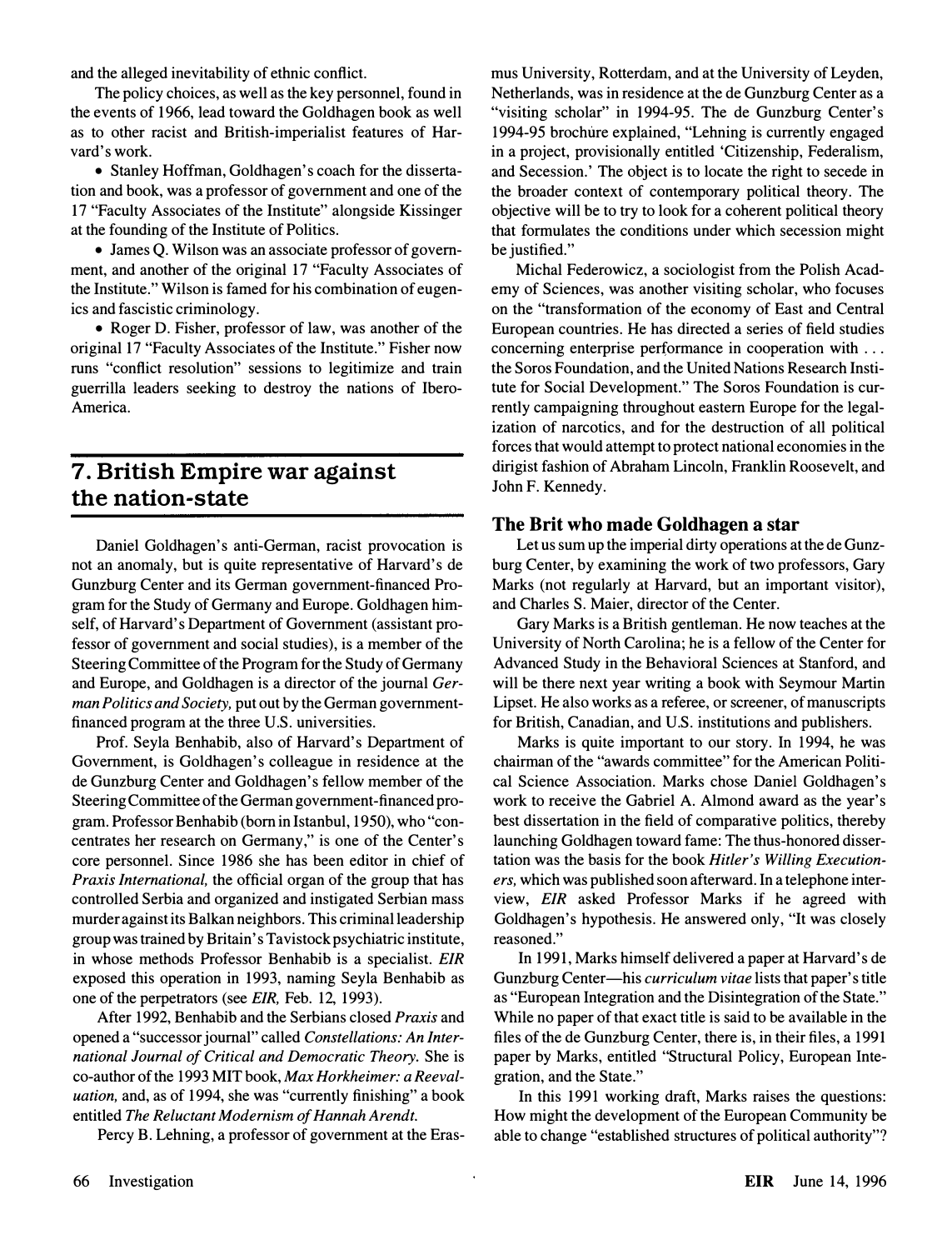How could a "decline of the state in western Europe" be brought about? How could nation-states' "monopoly of legitimate coercion ... and privileged position as the interlocutor of domestic interests in international relations" be broken? Marks answers by bringing out "the role of subnational governments in the European Community which raise the possibility that the state may be outflanked from above and below by the creation of new policy networks linking the [European] Commission directly to subnational governments" (emphasis in the original).

Marks aims to show how the system of European nationstates can be successfully destroyed, not to be replaced by a strong united Europe, but by chaotic, impossibly ambiguous relationships among international authorities, weakened nations, and seceded or semi-seceded subnational regions. This strategy "involves the mobilization of subnational governments." Marks writes: "The Commission [as opposed to the member European states] ... is solely responsible for allocating a sizeable portion of total spending for structural policy ... accounting for around one-quarter of the EC's total bud $get. \ldots$ 

"The Commission has developed a set of technocratic criteria for determining whether a particular region is eligible for structural funding that increases their administrative autonomy by insulating them [from] member-state dominated negotiations in the Council of Ministers....

"The Commission is shifting ... [to being] an active participant in framing and monitoring regional development programs. [The EC' s structural funds are less and less being used to] support individual projects proposed by member states."

Marks points to Spain and Italy as two success stories, and to Germany and Ireland as more problematically unitary states. Marks gloats that "the implicit principle of member state monopoly of aggregation of territorial interests within their boundaries has been breached.... For the first time, it [now] makes sense to conceive of European integration as a two-pronged process in which member states are outflanked on the one side by the transfer of authority to the EC and on the other by incentives for newly assertive and politically meaningful regional bodies.

"This development has its corollary in the cross-national mobilization of regional governments and regionally based interest groups intent on gaining direct access to decision making at the EC level. The Commission speaks (and proffers financial aid) directly to territorially organized groups ... [which] demand direct access to the EC over the heads of their member state governments .... Pan-European associations of regional and local governments ... are now consulted by the Commission on matters of structural policy. For its part, the Commission has opened offices and is directly represented in several regions. Local and regional governments serve as the new interlocutors of the Commission, a role that challenges the traditional monopoly of national governments to mediate between domestic and international affairs .... Are we seeing the emergence of a ... new political order displacing national

state structures? "

Marks includes in the draft a table (see Table 1) entitled, "Typology of Political Orders in Western European Development." It shows the way things were under the "Feudal Order," how they have been in recent centuries in the "State Order," and how they are going to be in the "Post-State Order." The latter glorious future, no surprise, turns out to be a repeat of feudalism.

According to this British gentleman, who made Goldhagen famous, the ending of aristocratic feudalism was a mistake, a ripoff. Marks writes: "Modem states were created by monarchs who had to struggle for predominance ... [against] disparate baronies. [The monarchs were looking to] expand their armies, exact more resources from their subject populations, develop new and more efficient administrations for this purpose, and find additional resources to undermine or repress the popular resistances that all the above engendered.... If some other institutional mix available under the particular circumstances of European feudalism [had been] better suited to the creation of larger and better-equipped armies and the capacity to fund them at short notice it is quite likely (though not of course provable) that the modem state would never have been established."

Marks concludes by noting that something might go wrong, that "it is possible to imagine a potential reimposition of centralized state structure in the effort of some governments to defend their 'sovereignty' by framing issues in sharply nationalistic terms."

#### The Empire does a striptease

Finally, let us look at the work of Charles S. Maier, director of the de Gunzburg Center for European Studies, Krupp Foundation Professor of European Studies at Harvard, and chairman of Harvard's Committee on Degrees in Social Studies. Professor Maier's paper "Empires or Nations? 1918, 1945, 1989 ... " is to be found in the de Gunzburg files. In this draft paper, Maier shows himself to be an enemy of human freedom and dignity, a hater of America, and a worshipper of the British Empire in all its degraded immorality.

The Maier paper provides a chilling context for evaluating the purpose of the Goldhagen book. The current objective of British (and by adoption, Harvard) policy is to impose savage austerity and poverty on nations. A pertinent model for this would be the regime of Hjalmar Schacht, Hitler's economic czar, who smashed labor by recycling the workforce into lowwage, labor-intensive brutality while gearing up for a senseless war. Back in the 1930s, the Schacht-Hitler regime was applauded as "economically responsible" by the New York Times, the Washington Post, and other "respectable" outlets. Now Maier argues that "market forces alone" cannot "assure transnational stability." That is, that persuasion alone cannot successfully impose the IMF austerity program, that ultimately the power of "empire" will have to be brought to bear—civilized notions of equality and self-government be damned.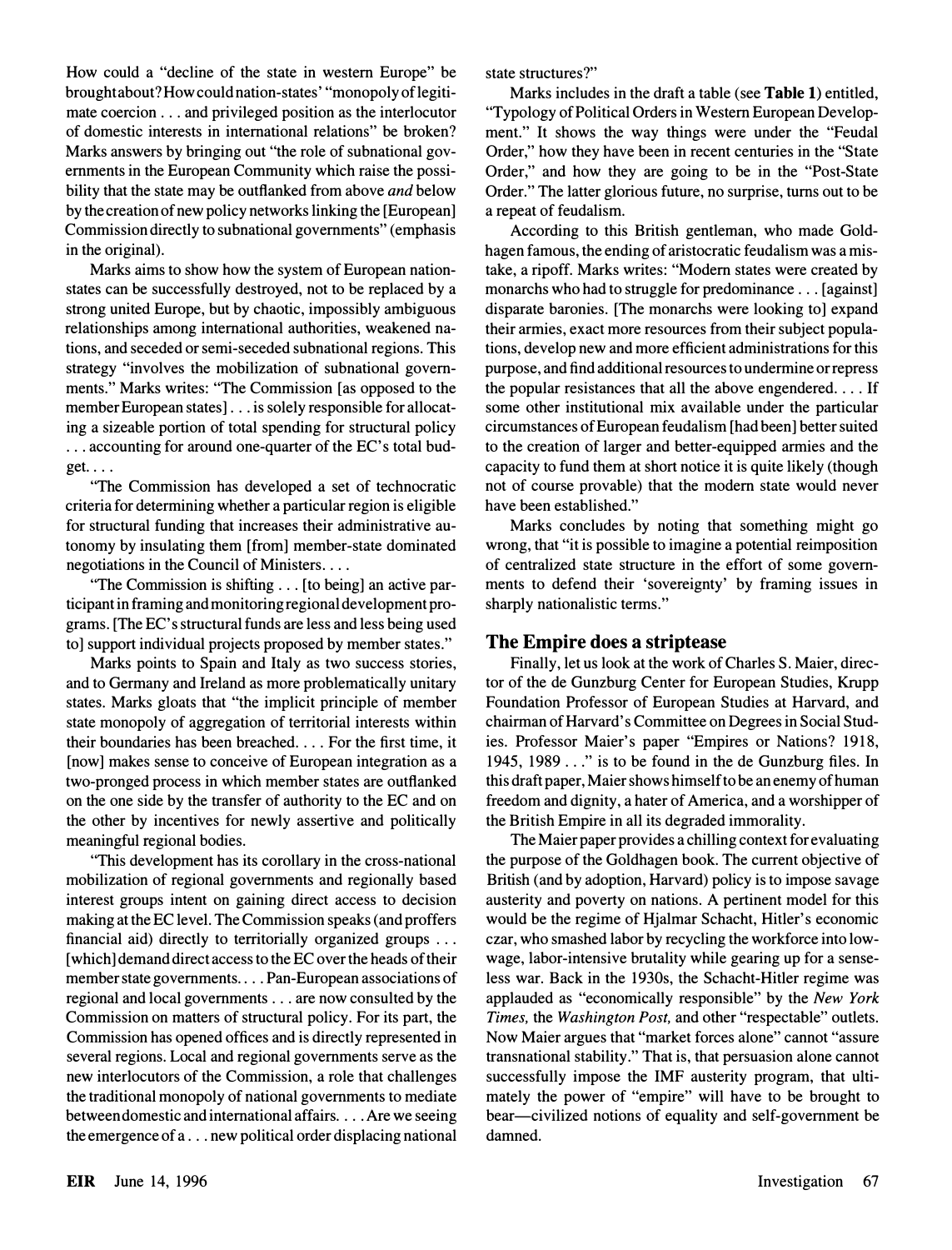#### TABLE 1 Gary Marks's outline for a return to feudalism

|                           | <b>Feudal order</b>                                                                                                             | <b>State order</b>                                                                                                                                                         | Post-state order                                                                                                            |
|---------------------------|---------------------------------------------------------------------------------------------------------------------------------|----------------------------------------------------------------------------------------------------------------------------------------------------------------------------|-----------------------------------------------------------------------------------------------------------------------------|
| <b>Constituent units</b>  | Multiple, overlapping<br>kingdoms, fiefdoms,<br>duchies, city-states,<br>principalities, etc.,<br>alongside universalist church | Limited number<br>of territorially<br>differentiated states                                                                                                                | Multiple, overlapping<br>states, international<br>organizations<br>and subnational<br>governments                           |
| Principles of integration | Multiple nested<br>secular obligations<br>alongside<br>transnational<br>loyalty to church                                       | Exclusive,<br>territorially<br>defined<br>identities,<br>intensified in<br>many cases by<br>identification<br>of state with nation                                         | Multiple nested<br>identities: some mix<br>of local, regional,<br>national, and<br>supranational                            |
| Decisional locus          | Multiple, autonomous<br>spheres of secular and<br>ecumenical competence<br>alongside traditional<br>rights and immunities       | Singular,<br>hierarchical<br>structure of<br>decision making<br>within each state<br>reflecting<br>principles of<br>sovereignty and<br>in many cases<br>national community | Multiple, intersecting<br>and dispersed<br>reflecting shifting<br>competences among<br>diverse levels of<br>decision making |

Source: From a 1991 paper by Gary Marks on "Structural Policy, European Integration, and the State." Marks titled his table, "Typology of Political Orders in Western European Development.

Thus, the Goldhagen book, by turning the historical focus away from fascism as a policy choice by powerful men, would obscure for today' s citizens the menace of the same ominous policy, now being applied by the same British geopolitical forces which sponsored Hitler.

Maier, director of the Center which Goldhagen calls his "intellectual home," discusses the "settlement" of the world's political affairs, through "a set of international transactions, whether consensual or imposed by force, that keeps interstate conflict short of war, or a balance of power that guarantees a sort of peaceful equilibrium."

Maier writes that the empires' "Vienna settlement preserved peace from 1815 until the wars of 1853 to 1870," relying on "a consensus among agrarian elites, represented by British Tories, Austrian, French, Russian and Prussian statesmen, who took it for granted that traditional aristocracies were the natural governors of society." But "the British," Maier points out, "opted out of counter-revolutionary enforcement" of the "landlord order," that is, Britain's aristocracy was to be of the "modern" type, not feudal agrarian, but merchant bankers.

According to Maier, the world order is now no longer safely preserved and balanced between Soviet repression and the West. In this situation, Maier compares the usefulness of nations and empires, and explains why the empire is to be preferred over the nation-state.

The "architects and defenders" of nations, he writes, drip-

ping with cynicism, ''usually claim that the political institutions of modem nation states are based upon the representation of individuals according to civic ground rules ... [based upon] civic equality and shared participatory rights (at least for the dominant ethnic community)."

"Empires are different," Maier explains. "By empire I refer to a form of territorial organization that groups different nations or ethnic communities around a sovereign center which possesses preponderant resources of power and/or wealth. Whereas a nation usually claims to represent its citizens according to principles of equality, an empire is hierarchic. It frankly envisages that one political community must remain the major initiator of policies and coordinator of economic activity.... The key to successful imperial control or coordination rests upon the shared stake of leadership for the elites in each territorial component. Empires are projects of rule in which provincial elites feel they comprise part of the ruling class of the structure as a whole. Empires ... are efforts at transnational linkage within a hierarchy of peoples."

In imperial economics, "High value-added production takes place at the 'center'; low value-added production takes places at the 'periphery'; the imperial organization tends to throw a political bridge over the flows of products, investments, profits, and labor. This pattern thus tends to corrode the fixed territorial location of productive process and legal jurisdiction; it de-territorializes, or, to use today's jargon, 'globalizes.' "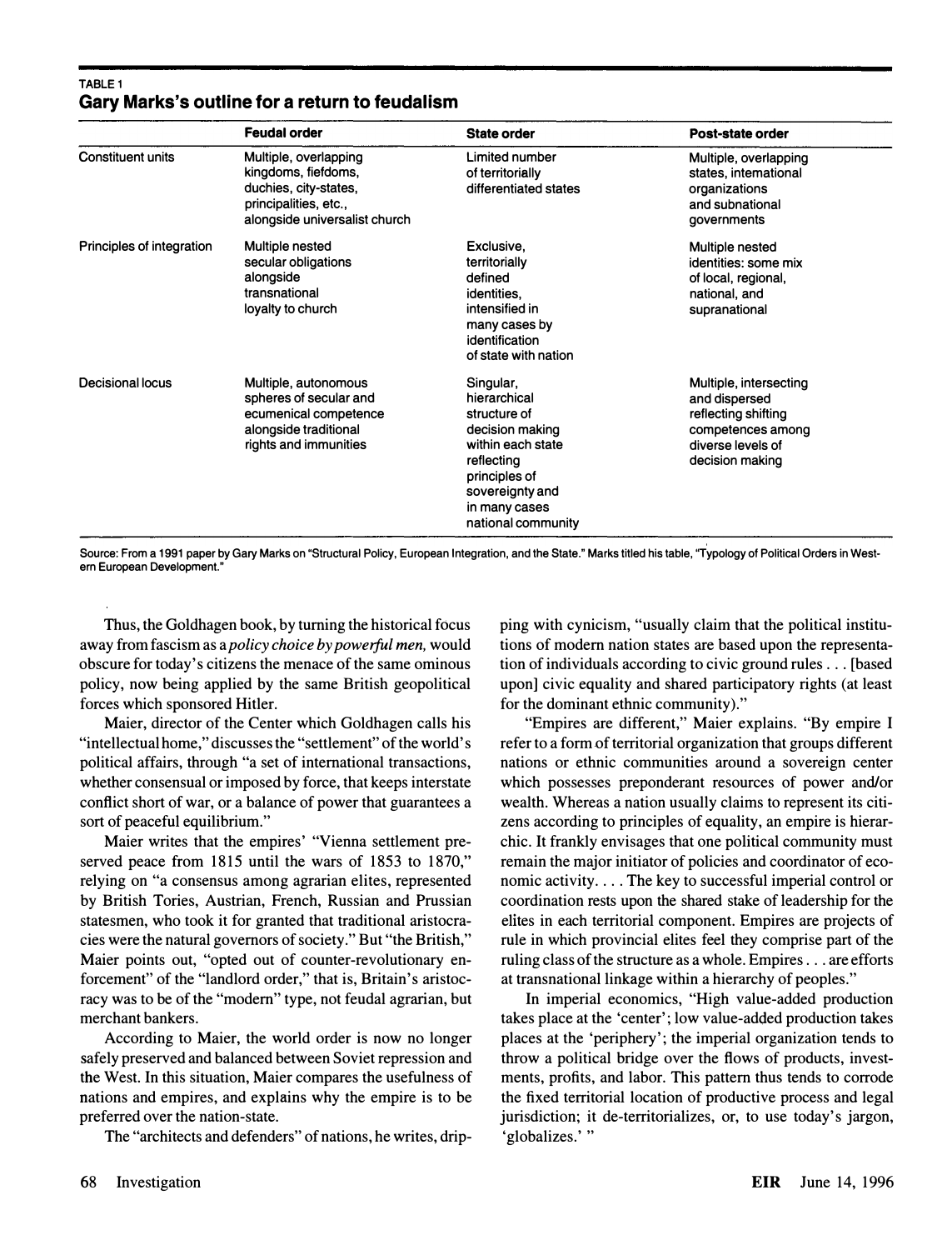#### Not equality, but deviance

A few sentences later in the Maier piece, is an extraordinarily unguarded explanation for the rationale of the bestial empire: "So far as society is concerned, nations value equality; empires come to terms with stratification. They can be opulent for some and rewarding for many even as they impose subjection on others. In return for encroaching inequality they allow wider choices of lifestyle and limit the stigma of deviance. They are cultivated and cosmopolitan; they offer splendid opportunities for bureaucrats and those who can lend their rhetoric to the hierarchic project. ...

"The thesis of this paper is that despite public rhetoric and ideology, empires or imperial systems have proven indispensable at each critical effort at 20th-century stabilization. Our statesmen repeatedly appeal to nations, but fall back on empires. In those intervals when imperial coordination has collapsed ... stabilization has proved precarious and ephemeral."

Maier differentiates "empire"-i.e., the British, though they are not invoked by name-from mere territorial rule: "It must be understood that the patterns of empire, which have proved so recurrently compelling, were not the formalized colonial domains that were divested after 1945 .... Empire, as used here, refers to the differentiation and hierarchization of the world economy and cultural systems-not just the framework of formal rule." He then goes on to claim that the "United States has been an imperial power, albeit one that in the developed world, at least, did not have to rely on coercive domination."

He adopts a snarling, cyncial tone toward the United States: "States like to claim that they are nations even when they govern far-flung imperial nations."

Maier writes that in the 1850s to 1870s, there was a "world-historical controversy over nationalism or confederalism, and nationalism won"—in "Italy, Germany, the American Civil War, the victory of the Mexican liberals, of the outer Daimyo over the Shogunate, etc."

He then deceitfully serves up together the British-sponsored aristocratic gang which overthrew the republican nationalists, all mixed up with the Lincoln-allied forces they overthrew, attempting to show that the nation-state does not and now cannot exist. "A new class coalition emerged behind these victories: a melding oflanded aristocrats, hitherto dominant in national government, with 'bourgeois' representatives of industry, of the bureaucracy and the learned possession [sic]. This was the new coalition within the modem Conservative and Liberal parties in Britain ... it was the coalition that put an end to reconstruction in the United States ... or that the Meiji oligarchs soldered together. The men who made the re-energized nation states of the latter 19th century collectively represented wealth, technology, expansive energy, as well as ancestry."

Oozing hatred of the United States and its nation-state allies, Maier goes on, perhaps referring to Harvard itself: "Contemporary science furnished analogues for the national enterprise, [including] the post-Darwinian doctrines of biological competition.... For the larger [countries]... the transition to empire was already inherent in their national development. Consolidating the national state meant reworking de facto subjection within their frontiers, even as the new national school systems inculcated the alleged equality of citizenship. Peasant communities at the edge had usually been poor, but now these peripheral peoples—Celts or coloreds, Sicilians, Poles, western Slavs—were pulled into the national vortex, taught the national language, bred to serve as domestic servants, or recruited to forge the heavy metal which their new rulers were using to become united, rich and powerful."

The Anglophile professor here demonstrates precisely the mind-set of the 1970s "Weatherman" terrorist leader Mark Rudd, spewing out rhetoric against the steel mills that gave a good living to American workers.

Maier continues in the vein of "nation-states turned naturally into empires," but allows that nations "subscribed to ideologies of uniform civic identity and equality (with caveats for women, children, people of color, the propertyless, the illiterate, and the feeble minded). Empires did not."

After World War I, Maier contends, "nation-states as such ... proved inadequate to the economic tasks of postwar reconstruction... A pluralist system of formally equal sovereign states could not stabilize a high-employment economy that normally responded to transnational parameters and signals."

Maier now describes the heart of British, and Harvard, economics. Good old imperial inequality was what the world needed to overcome the mess national sovereignty had created: "Hobson has suggested, with some acuteness, that the 'taproot' of imperial projects involved income inequality at home. Income inequality allowed elites to accumulate savings for which they sought safe, overseas outlets. Conversely ... imperial organization helped employers to stabilize income inequality within their home territories, not so much perhaps by developing low-wage competition offshore (e.g., Indian cotton workers), as by making the gold convertibility of international currencies the criterion of economic maturity."

### ' Cyberspace and jaded travellers'

Maier concludes this 1995 paper by discussing the new world order. Today, "the size of sovereign political units remains irrelevant so long as they permit free trade and capital movements. And obviously if economic or market forces alone can assure transnational stability, prospects in the West are more cheering than if they cannot." But Maier doesn't think the market, unaided by the power of empire, can enforce anything. "Speaking personally, I am doubtful." After all, we have to deal with human beings who unfortunately tend to resist oppression and starvation, or as he puts it, tend to resist "a painful and still unfinished transition to new industries, unfamiliar principles of labor stratification, and new geographical distributions of economic power.

"We live in the twilight of territoriality, whether as children in cyberspace or jaded travellers in the airport archipel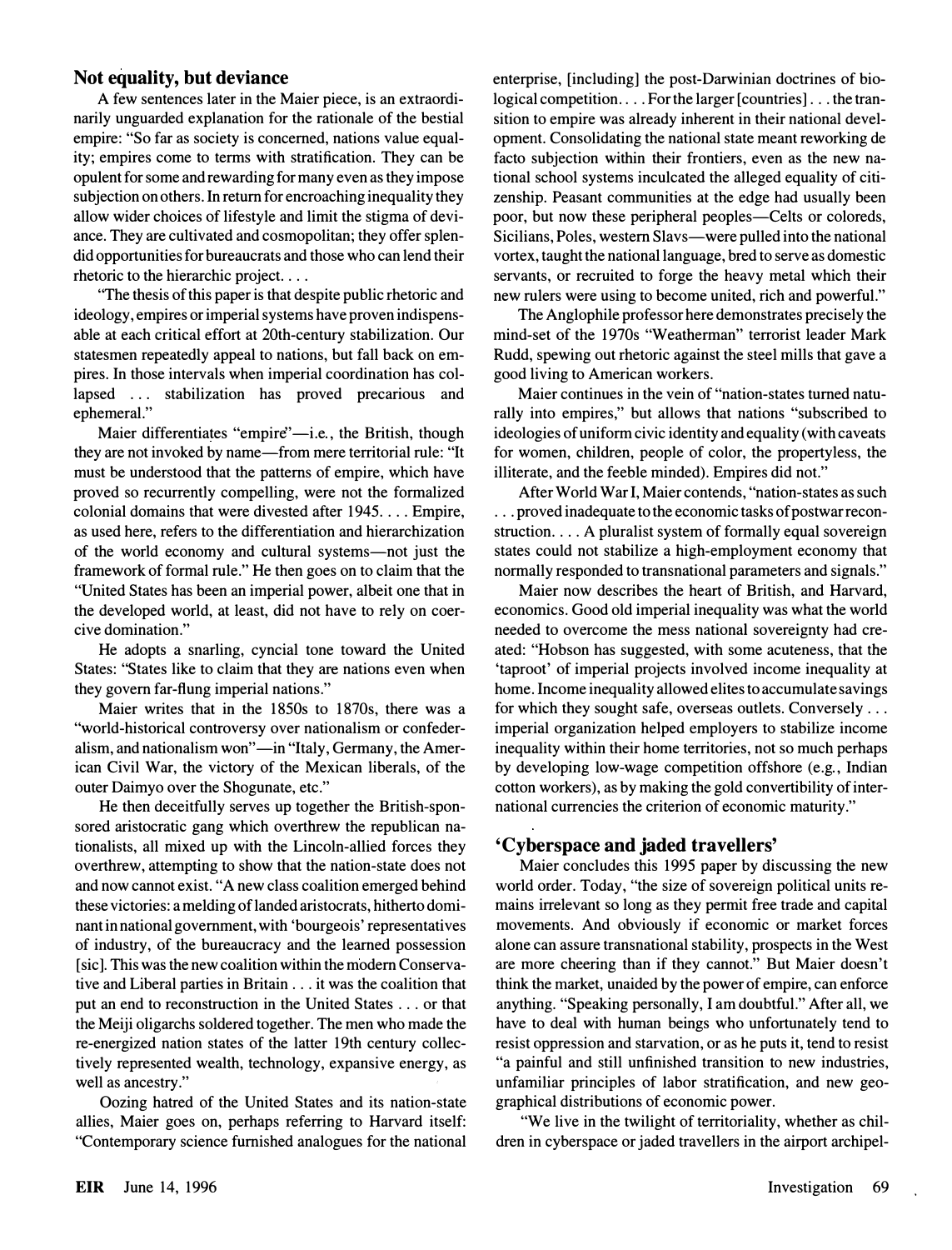ago. So it is not clear how principles of territorial organization can or shall be reconnected with political and economic regulation. All we can say now is that ... it would be shortsighted to deny the role of imperial organization as an underpinning of market growth and even of so-call market democracy. Civil society and markets alone did not assure the stabilization of Western democratic societies after 1945. Nor did self-sufficient nation-states. They seem increasingly unlikely to do so after 1989."

# 8. That Nazi money behind the book: Is it 'atonement'?

We have seen that the German government has been paying Daniel Goldhagen's salary while he wrote a book attacking the religion, culture, and historical existence of the German people. Equally interesting is the fact that the Krupp Foundation, representing the wealth accumulated by producers of Hitler' s munitions, paid Goldhagen to write that specific book. Now, the suggestion has been made, perhaps naively, that the Krupps, by financing Goldhagen's provocation, may be "atoning" for what they did during World War II. But, since Goldhagen thanks the Krupp Foundation for helping finance his book, and nowhere reproaches Krupp or any other political or financial entity with guilt for the Holocaust, this would appear to be transferring the blame, rather than atonement.

Goldhagen explains on pages 4-6 of his book, that his target is neither the Nazis, nor those who brought the Nazis to power or built their war machine, but the "perpetrators" of the Holocaust-by which he means mainly Germany as a nation, culture, and people:

"Explaining the Holocaust is the central intellectual problem for understanding Germany during the Nazi period. All the other problems combined are comparatively simple. How the Nazis came to power, how they suppressed the left, how they revived the economy [sic], how the state was structured and functioned, how they made and waged war are all more or less ordinary, 'normal' events, easily enough understood. ... Until now, the perpetrators ... excepting the Nazi leadership itself, have received little concerted attention .... The commission of the Holocaust was primarily a German undertaking. Non-Germans were not essential to the perpetration of the genocide."

The Nazis' rise to power, war-making, etc. are "easily enough understood," according to Goldhagen. An inquiry into this Krupp Foundation, helps us to understand that which Goldhagen fails to explain about the Nazis' sponsors. A current brochure from the foundation tells us:

"The non-profit Alfried Krupp von Bohlen und Halbach-Stiftung [foundation] is the bequest of ... Alfried Krupp von Bohlen und Halbach, the last sole proprietor of the firm of Fried. Krupp. By testamentary disposition [Alfried] provided for the 'conversion of the firm into a corporation, ownership of which will be vested in a Foundation reflecting the Krupp tradition of serving the public benefit.'

"Upon his death on July 30, 1967, his entire assets passed to the Foundation established by him, which entered into activity on Jan. 1,  $1968...$ .

"Chairman and chief executive member of the Board of Trustees of the Foundation from the beginning of its activity has been Prof. Dr. . . . Berthold Beitz.

"Today the Alfried Krupp von Bohlen und Halbach-Stiftung is the principal shareholder of Fried. Krupp AG Hoesch-Krupp."

Among the projects of the Krupp Foundation are, in the "science" category, a "Lexicon of Bioethics of Görres-Gesellschaft (since 1993)," that is, a modem-day continuation of the fascist eugenics movement; and, in the "education and training" category, Daniel Goldhagen's work. And, among lesser Harvard projects, Laura Ginsburg, travel grant for writing on "Spain's Gay Rights Movement"; Nani Clow, travel grant for research on "Physics, Psychics and Spiritualism in Late-Victorian England: Sir Oliver Lodge and the Psychical Researchers"; and Angelia Means, research fellowship, "Postnational Political Theory: Relocating the Public Sphere."

Other Krupp education projects include the McCloy scholarship program of Guido Goldman; "Training in Germany for junior executives in Brazilian industry (since 1977)"; "Centre for training industrial foremen in Brazil (1980 to 1988)"; and projects for Russia, Poland, and China.

The Krupp Foundation board includes Karl Otto Pohl, former chairman of the German central bank (Bundesbank); and Johannes Rau, the British-aligned governor of the German state of North Rhine-Westphalia, whose post-industrial policies helped demolish the once-great steel industry of the Ruhr.

### Britain's own Nazis

Berthold Beitz, the founder and longtime chairman of the Krupp Foundation, was an important Nazi functionary in Nazi-occupied Poland during World War II. He was not punished for what the Nazis did there, because he was a Nazi-British joint agent, in a very sensitive position. This is the story of Beitz's agentry:

The Royal Dutch Shell company, combining the British and Netherlands monarchies, was led from 1912 until 1939 by Shell founder Sir Henri Deterding. Shell chief Deterding's notoriety as a supporter of Hitler was second only to that of Montagu Norman; Shell was said to have contributed \$60 million to the German Nazi Party. In September 1939, when Britain declared war on Germany, a representative of Rockefeller's Standard Oil president William S. Farish flew to England, where he worked out an agreement with Royal Dutch Shell for the continuation of the Standard Oil cartel with the